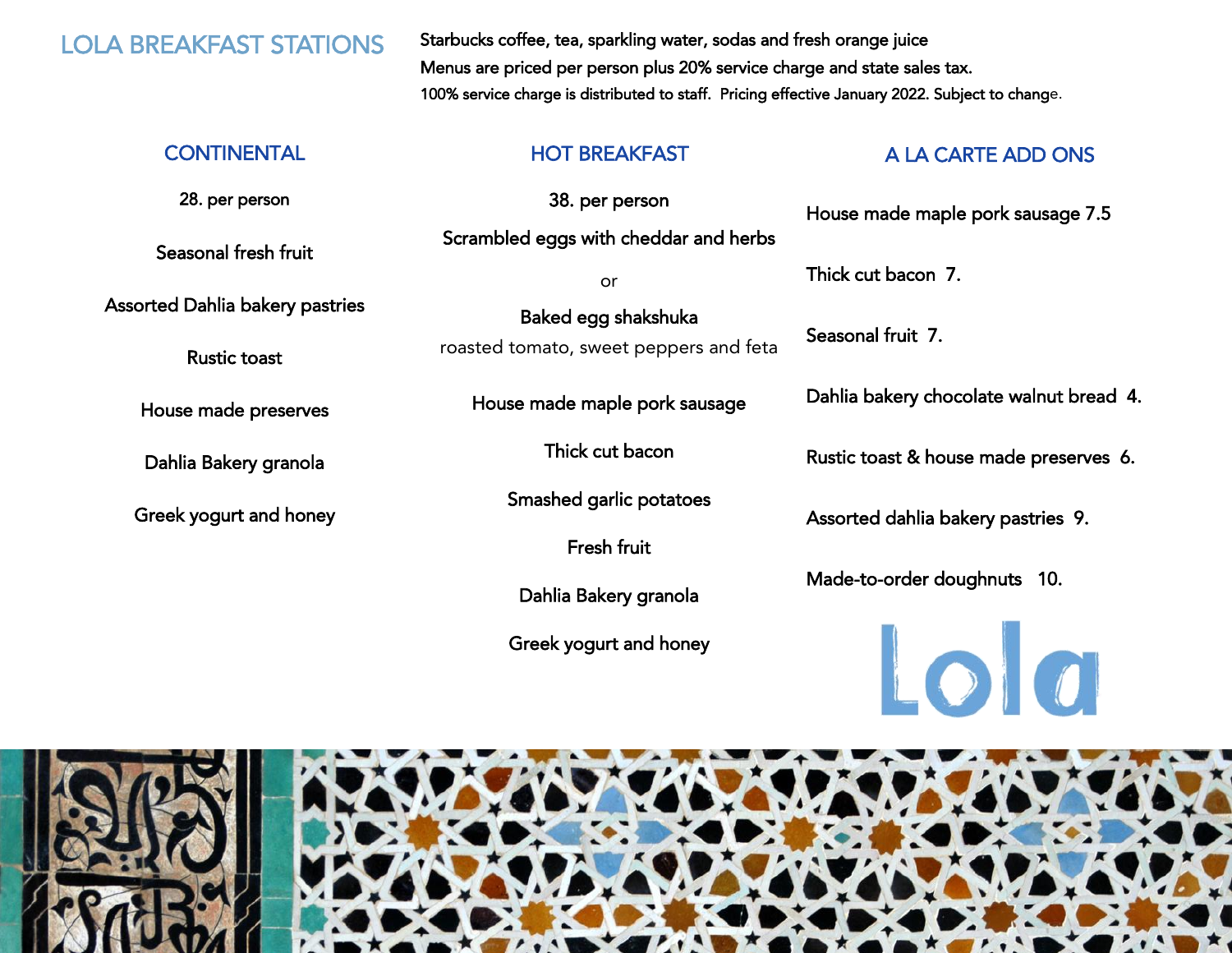LOLA LUNCH STATIONS Starbucks coffee, tea, sparkling water, sodas and fresh orange juice Menus are priced per person plus 20% service charge and state sales tax. 100% service charge is distributed to staff. Pricing effective January 2022. Subject to change.

### KEBAB BAR

45. per person

Wild coho salmon kebabs herb caper relish

Washington chicken kebabs yogurt, dill

# Portabella mushroom kebabs

red wine syrup

# Freshly griddled pita with tzatziki, roasted red pepper, kalamata–fig spreads

Jackie's Greek salad barrel aged feta

Smashed garlic fried potatoes greek oregano, fried garlic

Triple coconut cream pie bites white chocolate, toasted coconut

### GYRO BAR

45. per person

House made chickpea falafel roasted garlic, mint

Grilled chicken shawarma cumin and coriander

Freshly griddled flatbread

Parsley tabbouleh

Shredded lettuce and crumbled feta

Tomato-cucumber relish

Rosemary fries

Triple coconut cream pie bites white chocolate, toasted coconut

Lola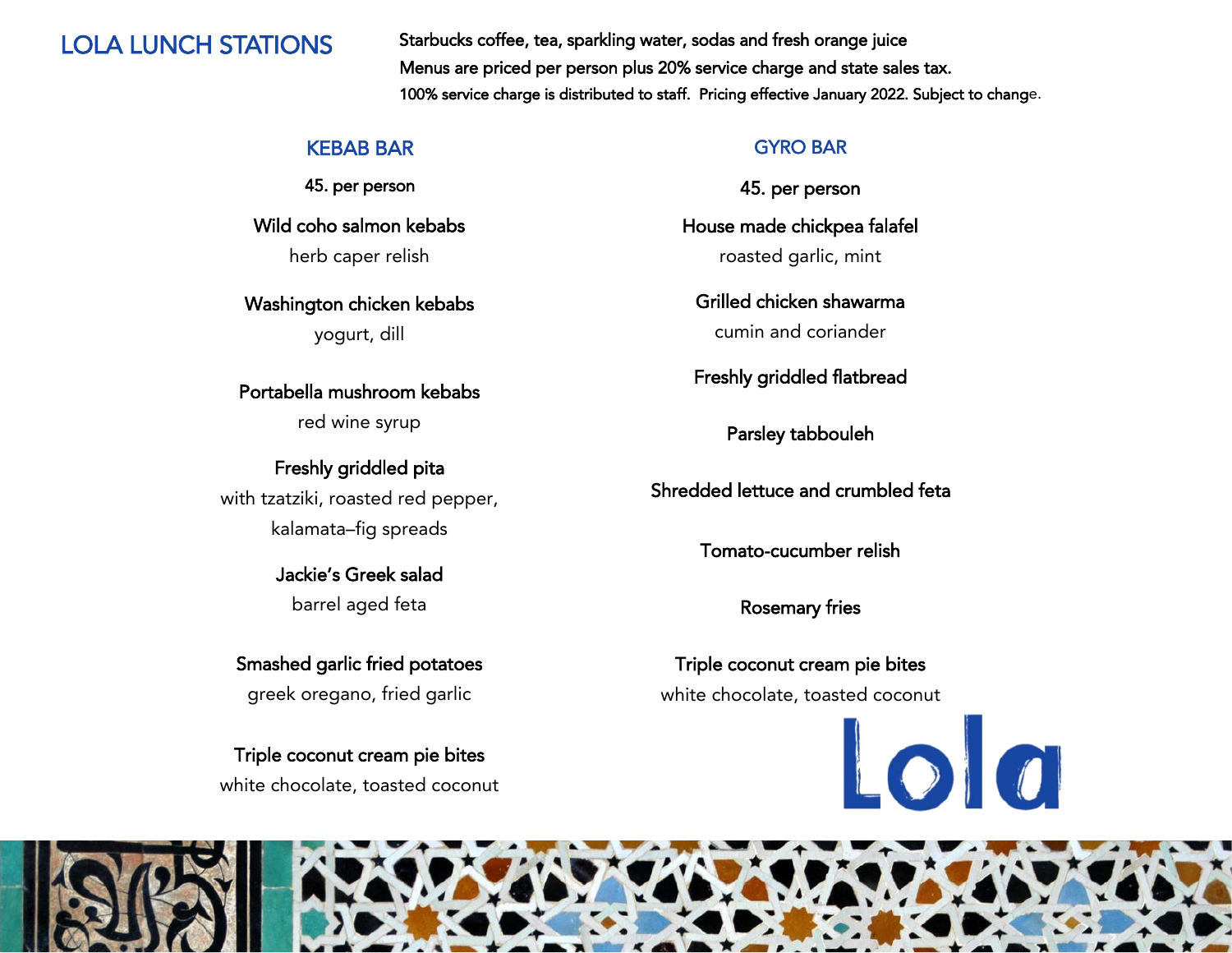### AFTERNOON BREAK SNACKS:

Seasonal fresh fruit 6.

Rosemary fries, pepperoncini aioli 7.

Vegetable crudité and kopanisti 9.

Freshly griddled pita and spreads 9.

Triple coconut cream pie bites 6.

Made-to-order Lola doughnuts, dahlia workshop jam, vanilla mascarpone 8.

LOLA SNACKS & BAR Menus are priced per person plus 20% service charge and state sales tax. 100% service charge is distributed to staff. Pricing effective January 2022. Subject to change

## BAR PRICE LIST:

| Rotating selection of nw craft beer and cider                                              | $7.50 - 9.$     |
|--------------------------------------------------------------------------------------------|-----------------|
| Lola house white a delightful blend of sauvi-<br>gnon blanc, chardonnay, and Semillon      | 12 <sub>1</sub> |
| Lola house red primarily cabernet franc with<br>grenache from the oasis vineyard in Yakima | 12 <sup>°</sup> |
| A variety of wines from the nw and beyond                                                  | $12 - 20$ .     |
| Non-alcoholic beverages                                                                    | $5 - 8$ .       |

*\*beverages are based upon consumption*

# HOTEL VALET

20. per vehicle (pre-arranged)